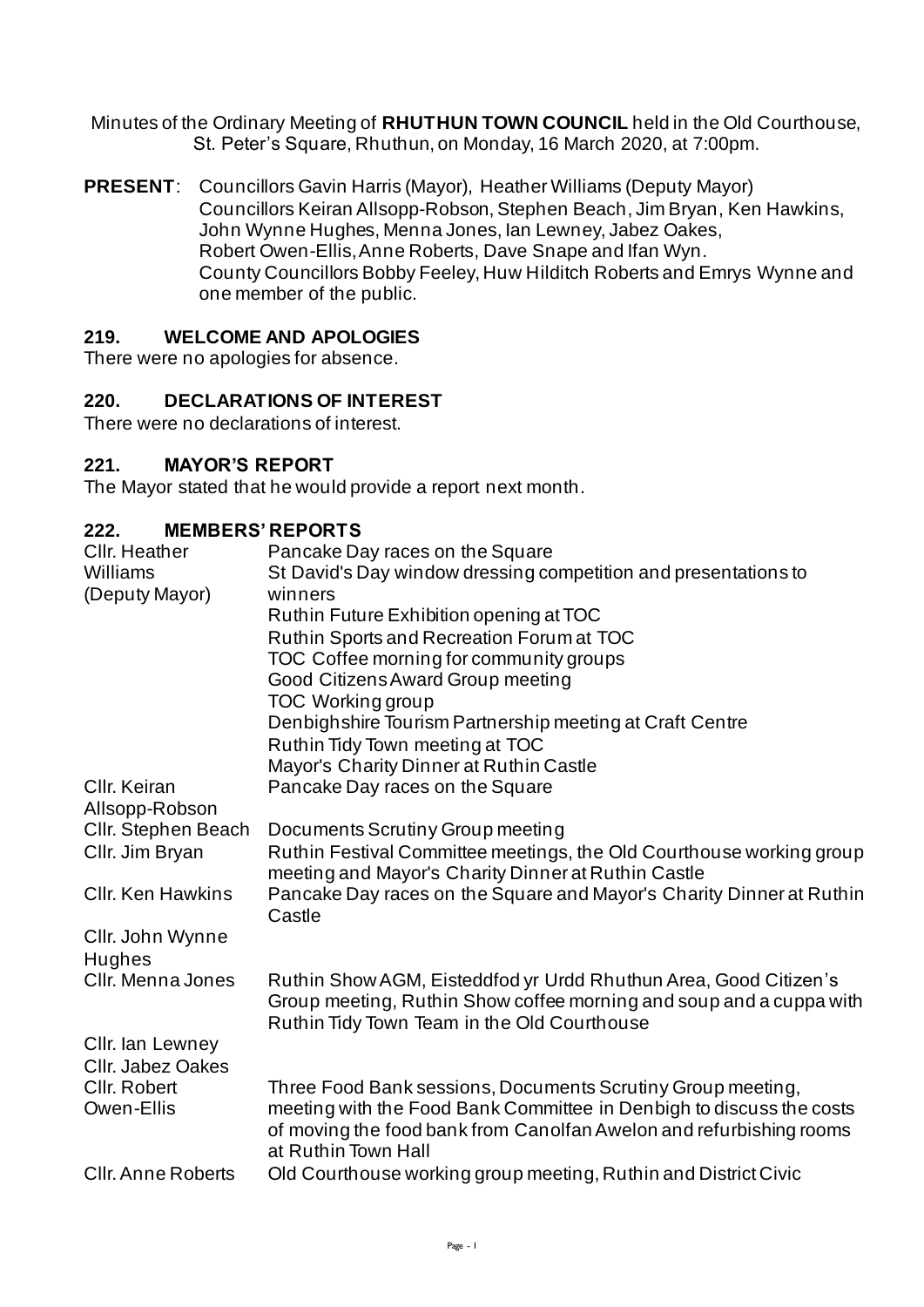Association meeting, Ruthin Future event at the Old Courthouse, Good Citizen's Group meeting, Mayor's Charity Dinner at Ruthin Castle and Ruthin Forward event to select Carnival Queen etc at Ruthin Castle Cllr. Dave Snape Good Citizen's Group meeting, the Old Courthouse working group meeting and the Mayor's Charity Dinner at Ruthin Castle

Cllr. Ifan Wyn

# **223. RUTHIN COUNTY COUNCILLOR REPORTS**

Councillor Emrys Wynne explained that he had sent a written report on behalf of the three County Councillors for the Ruthin ward to the Clerk and members but had received feedback that recipients had been unable to see the content of the document. He said that he would resend as a pdf document in the morning. Councillor Feeley referred to Denbighshire County Council's Planning Committee refusal to grant planning permission for the 77 affordable homes on land at Glasdir.

# **224. MINUTES OF THE PREVIOUS ORDINARY MEETING**

*RESOLVED: that the minutes of the meeting held on 17 February 2020 be confirmed as a correct record.* 

### **225. MATTERS ARISING**

There were no matters arising.

# **226. MINUTES OF THE AMENITIES MEETING**

Members considered the minutes of the meeting held on 2 March 2020. *RESOLVED: to receive the minutes of the meeting held on 2 March 2020.*

# **227. MINUTES OF THE PLANNING AND DEVELOPMENT COMMITTEE**

Members considered the minutes of the meeting held on 2 March 2020. *RESOLVED: to receive the minutes of the meeting held on 2 March 2020.* 

# **228. MINUTES OF THE GOOD CITIZEN GROUP**

Members considered the minutes of the meeting held on 2 March 2020. Members of the Group requested that Councillors promote the awards.

*RESOLVED: to receive the minutes of the meeting held on 2 March 2020.* 

# **229. FEEDBACK FROM THE DOCUMENTS SCRUTINY GROUP**

Members were requested to consider that comments of the Documents Scrutiny Group regarding Denbighshire City, Town and Community Councils Charter with Denbighshire County Council. The Chair of the meeting, Councillor Robert Owen-Ellis, outlined the thoughts of the Group with regards to each section of the document.

*RESOLVED: to approve the comments and their submission to Denbighshire County Council.* 

# **230. CO-OPTION OF A TOWN COUNCILLOR**

Members requested that the co-option process be undertaken through a confidential paper ballot. Three individuals had expressed an interest in the vacant seat. The voting slips were counted by the Clerk and verified by the simultaneous translator and the Mayor confirmed that Mr Mike Van Der Eijk be co-opted as the new member of the Town Council

*RESOLVED: that Mr Mike Van Der Eijk be co-opted onto the Town Council and that the Clerk makes the necessary arrangements for the declaration of acceptance of office be signed.*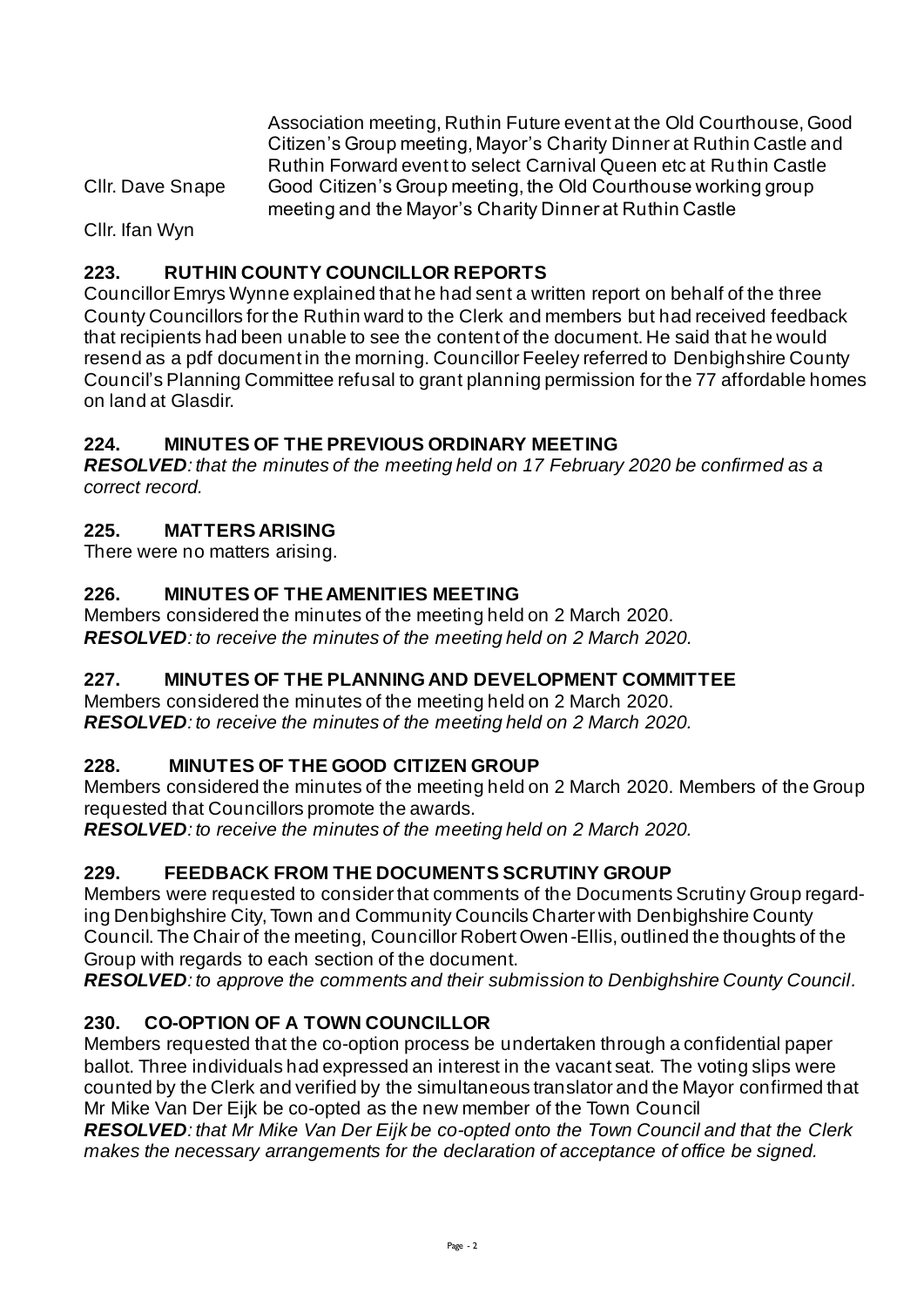# **231. NOMINATION FOR MAYOR AND DEPUTY MAYOR**

The Mayor asked for nominations for Mayor for the 2020-21 civic year first. Councillor Ifan Wyn proposed the Deputy Mayor, Councillor Heather Williams, for the role of Mayor and was seconded by Councillor Jim Bryan. There were no further nominations and members voted unanimously in favour of the nomination. The Mayor requested nominations for Deputy Mayor. Councillor Dave Snape proposed Councillor Menna Jones for the role of Deputy Mayor, seconded by Councillor Anne Roberts. There were no further nominations and members voted unanimously in favour.

*RESOLVED: that Councillor Heather Williams be nominated as Mayor and Councillor Menna Jones be nominated as Deputy Mayor for the 2020-21 civic year.* 

# **232. UPDATE ON THE OLD COURTHOUSE**

Members were provided with an update regarding the Old Courthouse. The Clerk and Old Courthouse Manager had been based there for the past two weeks. Joiners had been in to complete tasks and a deep clean following the completion of the refurbishment works would be carried out on Tuesday and Wednesday. Consideration would be given to the membership of the Old Courthouse Management Sub-committee to oversee the running of the facility moving forward.

*RESOLVED: to note the update.* 

### **233. UPDATE REGARDING NORTH WALES VELODROME**

The Mayor briefly showed the presentation slides shown to the cycling club representatives and Ruthin sports and leisure representatives during the Ruthin Future Week consultations regarding the proposed Velodrome. He stated that a Project Co-ordinator would be appointed for a 12 week period tomorrow and the applications by consultants to undertake a feasibility study and develop a business case following advertising on Sell2Wales would be scored during a meeting with Cadwyn Clwyd on Wednesday. Councillor Emrys Wynne congratulated the Town Council on the work so far but did not agree with the favoured site and suggested Lôn Fawr. Councillor Huw Hilditch-Roberts was in favour of the concept, whilst wanting further details about the practicalities of running the facility. The Mayor emphasised that the feasibility study would look at all four sites and would also consider the best options for ensuring use of the velodrome track and 3G pitch by cyclists and the community. He and Councillor Bobby Feeley suggested that an open meeting by held near the proposed location and appealed for clear communication moving forward.

*RESOLVED: to note the update and await the consultations and results of the feasibility study.* 

# **234. SLCC AND ONE VOICE WALES JOINT CONFERENCE**

Members were asked to consider a request from the Town Clerk to attend the SLCC and One Voice Wales Joint Conference at St. David's Village Hotel, Ewloe, on Wednesday, 20 May 2020 at a cost of £80 plus VAT.

*RESOLVED: to approve the request to attend the joint conference.*

# **235. SOFTWARE FOR RUTHIN TOWN COUNCIL**

A paper produced by Councillor Dave Snape was shared with members, outlining the cost of purchasing Microsoft Office 365 and other software for the Town Clerk and the Old Courthouse Manager's computer and laptop.

*RESOLVED: to approve purchase of the software and install on the devices as soon as possible.*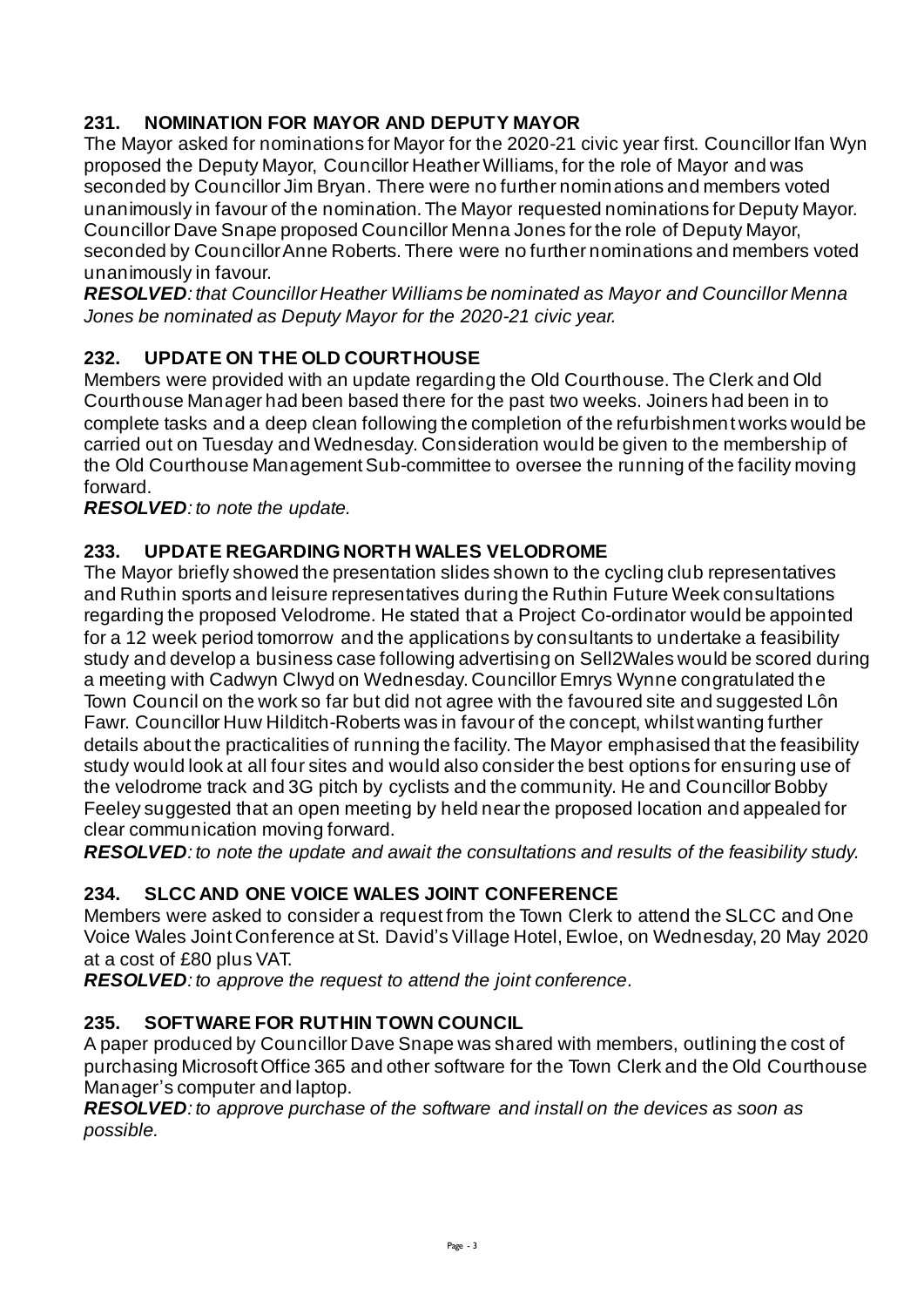# **236. REQUEST FOR DONATION**

Members were requested to consider a request from Llangollen International Musical Eisteddfod for a donation towards the 2020 Eisteddfod to be held on 7-12 July. A donation of £200, as provided last year, was proposed and seconded.

*RESOLVED: to donate £200 to Llangollen International Musical Eisteddfod 2020.* 

#### **237. INTERNAL AUDIT PLAN FOR 2019/20**

Members received notification of the Internal Audit Plan for 2019-20 from JDH Business Services, at a fee of £300.00 + VAT.

*RESOLVED: to accept the notification and cost of the 2019-20 internal audit.* 

### **238. APROVAL OF DIRECT DEBIT PAYMENTS**

The Clerk explained that the list had not been printed and would be circulated to members in the morning. It included the Clerk and Old Courthouse Manager's salaries, utility companies, accountant and the repayment to the Public Works Loan Board.

*RESOLVED: that members agreed in principle to payment by direct debit to the organisations outlined, subject to confirmation via email after circulating the list.* 

#### **239. FINANCIAL STATEMENT**

Members were requested to receive and approve the financial statement for the period ending 29 February 2020.

*RESOLVED: to receive and approve the financial statement for the period ending 29 February 2020.* 

#### **240. ACCOUNTS FOR PAYMENT**

*RESOLVED: that payment of the following items be approved.*

From Ruthin Town Council current account:

| 100285                                           | Cadwyn Clwyd                   | <b>Contribution towards North Wales</b><br>Velodrome feasibility study                                                                                 |          | £3,333.00 |  |
|--------------------------------------------------|--------------------------------|--------------------------------------------------------------------------------------------------------------------------------------------------------|----------|-----------|--|
| 100286                                           | RWAS Clwyd 2020                | Donation to RWAS Clwyd 2020 feature<br>county Royal Welsh Agricultural Show 2020                                                                       |          | £100.00   |  |
| 100287                                           | St. Peter's Church             | Floodlighting costs $01.01.19 - 31.12.19$                                                                                                              |          | £1,017.79 |  |
| 100288                                           | <b>RA</b> Digital              | Velodrome Project Co-ordination                                                                                                                        |          | £1,225.00 |  |
| 100289                                           | Denbighshire County<br>Council | Service Level Agreement for dog bins<br>2019-20                                                                                                        | $^\star$ | £468.00   |  |
| 100290                                           | <b>Marian Rees</b>             | Simultaneous translation service - March<br>2020                                                                                                       | *        | £180.00   |  |
| 100291                                           | Hill & Roberts                 | Accountancy and payroll fee - March 2020                                                                                                               | $^\star$ | £84.00    |  |
| 100292                                           | <b>HMRC</b>                    | Income tax and National Insurance                                                                                                                      |          | £701.62   |  |
| 100293                                           | <b>Clwyd Pension Fund</b>      | Pension contributions Nov 2019 - March 20                                                                                                              |          | £1,281.65 |  |
| From Ruthin Town Council Old Courthouse account: |                                |                                                                                                                                                        |          |           |  |
| 100032                                           | <b>CIIr. Gavin Harris</b>      | Repayment for purchase of mugs, glasses<br>and plates, hot water urn and Android tablet<br>relating the historical exhibition at the Old<br>Courthouse | *        | £539.99   |  |
| 100033                                           | <b>CIIr. Gavin Harris</b>      | Repayment for purchase of IKEA items for<br>the Old Courthouse                                                                                         |          | £322.50   |  |
| 100034                                           | Fran Smyth t/a<br>Hideaway     | Leather handles for kitchen units at the Old<br>Courthouse                                                                                             |          | £44.00    |  |
| 100035                                           | Ruthin Décor Ltd               | Paint for the Old Courthouse                                                                                                                           | $^\star$ | £32.83    |  |